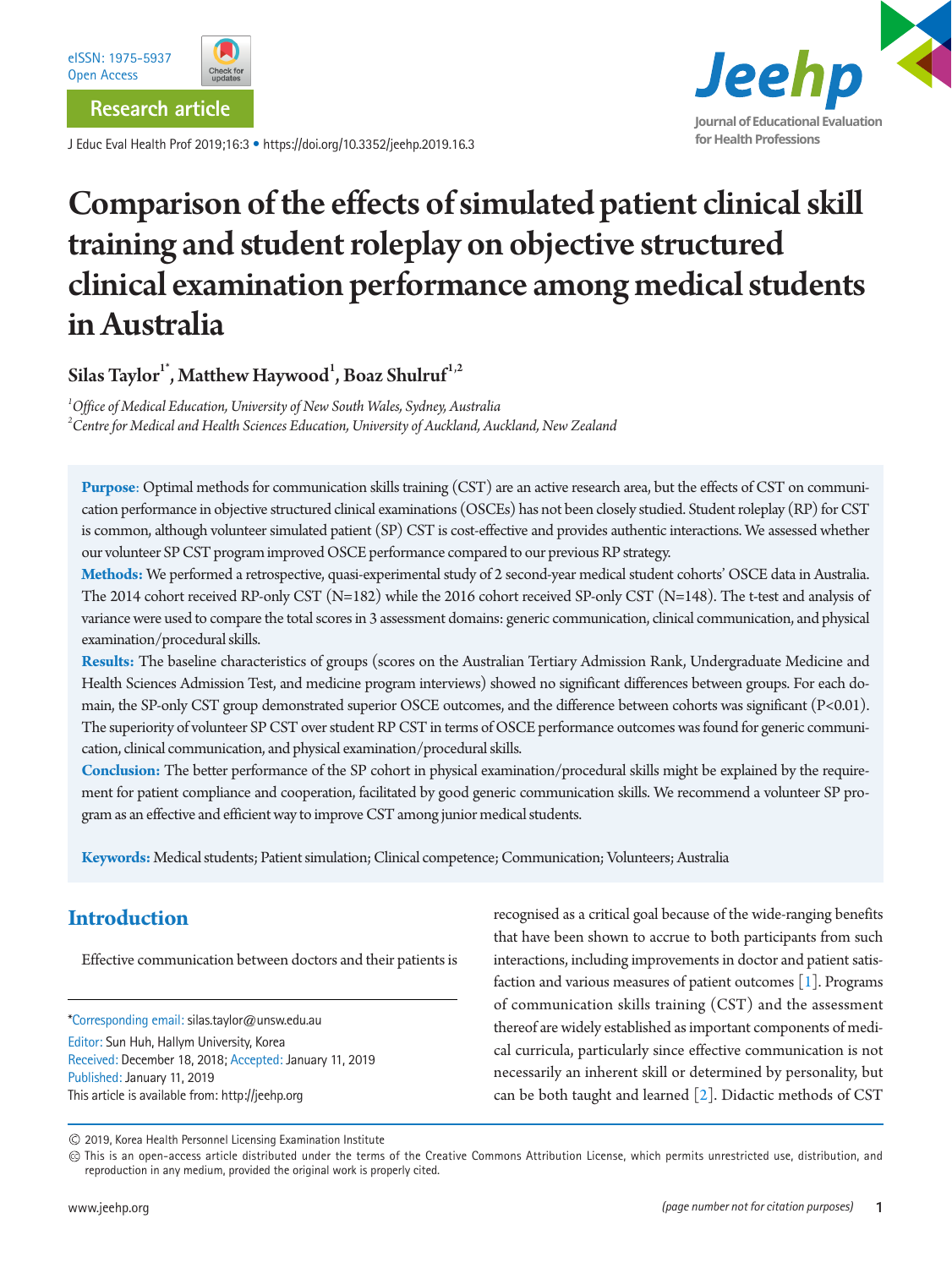are now generally augmented by experiential learning approaches to CST, with medical programs tending to employ real patients, simulated patients (SPs), and student roleplay (RP) in various combinations for this purpose; the mix of techniques is determined by factors including the educational stage and needs of the student and resource availability  $\lceil 3 \rceil$ . A considerable amount of research has attempted to determine the optimal approach to CST, although objective comparisons of SP and RP methods are somewhat lacking  $\lceil 1 \rceil$ . The available evidence suggests that these methods are equivalent for teaching certain communication skills  $[4-6]$  $[4-6]$  $[4-6]$ , although RP may be superior to SP in fostering empathy for patient perspectives because RP inherently requires students to assume the patient perspective [\[4](#page-5-3)]. In addition, RP is considered more cost-effective as a consequence of the student's role as both trainer and learner [\[7\]](#page-5-5). While students do value the RP method and it can be educationally useful  $\lceil 8 \rceil$ , it may not be preferred by participants and may limit learning opportunities [\[8](#page-5-6)]. Alternatively, a well person playing the role of a patient for the purpose of students learning clinical skills in controlled circumstances (namely, an SP) offers a potentially more acceptable approach to CST by providing students with objective feedback on their performance  $[1]$  $[1]$ . SP programs are favoured by both learners and faculty because they expose students to unfamiliar people and authentic, unbiased interactions with appropriately intense emotional elements in a safe and supported learning environment [\[9\]](#page-5-7). It should be noted that SP programs require significant administrative and financial investment, with trained professional medical actors receiving more than AUD 80 per hour (EUR 55, USD 60) [\[10](#page-5-8)]. As a result, SP programs utilising volunteers have been proposed as a more sustainable means to achieve the same teaching outcomes, and have been shown to be equally effective educationally to RP  $[11]$ .

The assessment of communication skills involves real patients as well as SPs, and is generally delivered through objective structured clinical examinations (OSCEs) [\[12](#page-6-1)]. OSCEs have been established as the clinical assessment of choice in medicine, nursing, exercise physiology, physiotherapy, and other allied health programs and commonly examine multiple skillsets simultaneously. As such, OSCEs can generate scores for generic communication skills (how the student forms and maintains a relationship with the patient and understands their perspective) and clinical communication skills (medical history-taking).

Given the available evidence regarding the optimum CST approach, our institution (the University of New South Wales) implemented an inexpensive volunteer SP program in 2015 that replaced our pre-existing student RP program and aimed to deliver improved pre-clinical CST. Two years after the SP program was

first implemented, the present study set out to determine whether this volunteer SP method translated into improved OSCE performance in communication skills compared to our previous RP strategy. An OSCE at the end of year 2 forms a barrier to progression into the clinical phase of our program. Due to the relative reliability and validity of OSCEs as an assessment method, these circumstances provided the opportunity to compare 2 forms of CST as objectively as possible. To our knowledge, this is the first study of its kind in an Australian undergraduate medical program.

## **Methods**

## **Ethical statement**

This study was granted ethical approval by the University of New South Wales Human Research Ethics Committee (Ref: HC15421). Informed consent was obtained from participants.

#### **Materials and subjects**

Volunteer SPs were drawn from the local community and given support to play realistic patient roles at our clinical skills centre using pre-written scenarios. The cohort of students who engaged in RP enrolled onto the medicine program in 2013 and took an OSCE at the end of their second pre-clinical year in 2014; similarly, the SP cohort of students enrolled in 2015 and were examined in 2016. Clinical skills sessions occurred in 5 clinical courses relating to organ systems (cardiovascular, respiratory, gastro-renal, neurological, and musculoskeletal) and 2 discipline-specific courses (paediatrics/maternal health and dermatology). These sessions took place over the duration of year 1 and 2 in addition to other course content, which was largely identical for both groups and included lectures, scenario group learning, and bedside teaching in public hospitals. Each student participated in 3 campus-based clinical skills sessions per course, with the last session of each course dedicated to developing communication skills utilising RP or SP interactions relevant to the course content.

In the OSCE at the end of year 2, students were evaluated against our institution's established assessment criteria, which were presented to examiners as electronic forms in an app ([Table 1](#page-2-0)). The OSCE stations set in 2014 and 2016 for the 2 cohorts of students were identical. The assessment comprised six 15-minute stations, each manned by 1 examiner and containing tasks related to all 3 clinical skills domains (i.e., generic communication skills, clinical communication skills, and examination/procedural skills). Each station therefore required candidates to take a history (clinical communication skills), perform an examination or procedural skill (examination/procedural skills), and provide an explanation or advice to the patient (generic communication skills). In total, 6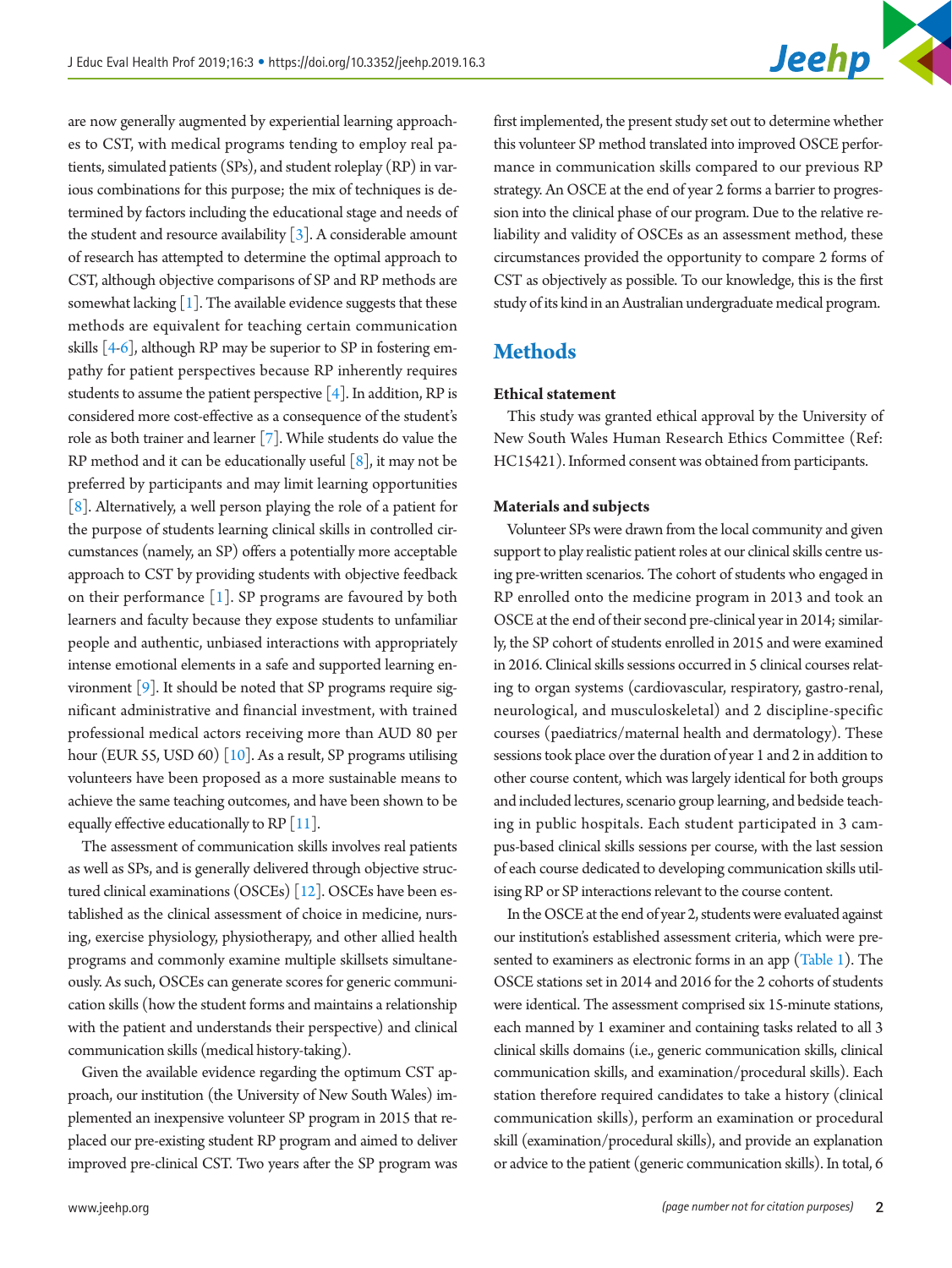

#### <span id="page-2-0"></span>**Table 1.** Objective structured clinical examination assessment criteria for University of New South Wales Medicine program

| Assess the student's ability to:                                                                                                                                                                                 |      | Mark-circle one grade for each |      |             |
|------------------------------------------------------------------------------------------------------------------------------------------------------------------------------------------------------------------|------|--------------------------------|------|-------------|
| 1. Initiate and end the consultation: greet patient, introduce self, outline agenda, seek permission to proceed,                                                                                                 | F    | $P -$                          | P    | $P+$        |
| thank the patient, and offer help with repositioning, dressing, etc.<br>Fail                                                                                                                                     |      | <b>Borderline</b>              | Pass | Exceptional |
| 2. Listen attentively, engage patient, and maintain respect: allow patient to use his or her own words without<br>F                                                                                              |      | $P-$                           | P    | $P+$        |
| premature interruption, use open and closed questions, reflect important feelings, pick up verbal and non-ver-<br>bal cues, display sensitivity to patient's needs, respect boundaries, and gain patient's trust | Fail | <b>Borderline</b>              | Pass | Exceptional |
| 3. Elicit a relevant clinical history: establish reason for presentation, course and nature of symptoms; sum-<br>marise patient's symptoms to check understanding                                                |      | Р-                             | P    | $P+$        |
|                                                                                                                                                                                                                  | Fail | <b>Borderline</b>              | Pass | Exceptional |
| 4. Elicit a psychosocial history: ask patient about relevant family, social support, cultural, lifestyle factors, em-                                                                                            | F    | $P -$                          | P    | $P+$        |
| ployment issue, as appropriate                                                                                                                                                                                   | Fail | <b>Borderline</b>              | Pass | Exceptional |
| 5. Gather relevant past medical and family history: ask about past personal and family history, as well as spe-                                                                                                  |      | $P -$                          | D    | $P+$        |
| cific risk factor history where appropriate                                                                                                                                                                      | Fail | <b>Borderline</b>              | Pass | Exceptional |
| 6. Communicate with patient and ensure patient comfort when conducting a physical examination/skill: explain F                                                                                                   |      | $P -$                          | P    | $P+$        |
| to patient what is being done, provide suitable instructions, and ensure the patient's privacy and comfort                                                                                                       | Fail | <b>Borderline</b>              | Pass | Exceptional |
| 7. Perform technically competent physical examination or skill (1): correct positioning of patient, adept with<br>equipment, competent approach to examination                                                   | F    | $P -$                          | P    | $P+$        |
|                                                                                                                                                                                                                  | Fail | <b>Borderline</b>              | Pass | Exceptional |
| 8. Perform technically competent physical examination or skill (2): correct positioning of patient, adept with<br>equipment, competent approach to examination                                                   | F.   | $P-$                           | P    | $P+$        |
|                                                                                                                                                                                                                  | Fail | <b>Borderline</b>              | Pass | Exceptional |
| 9. Summarise case findings: should use medical jargon, identify patient's key concerns and reason for present-                                                                                                   | F    | $P -$                          | D    | $P+$        |
| ing and summarise relevant history and examination findings                                                                                                                                                      | Fail | <b>Borderline</b>              | Pass | Exceptional |

separate OSCE sittings across 4 clinical sites were conducted for each cohort. Each sitting comprised a unique set of stations not replicated in any other sitting for that cohort, such that 36 unique stations were used across the 6 exams. In order to pass the assessment, students were required to achieve a minimum total score in each of the 3 clinical skills domains across the whole OSCE.

Each criterion in each OSCE station was graded as fail (F), borderline  $(P-$ ), clear pass  $(P)$ , or pass with distinction  $(P+)$ , as per the standard medicine program marking guidelines at our institution [\(Table 2](#page-2-1)). Examiners were given the option to provide justifications for their grades by either selecting a generic reason from a pre-prepared list or entering their own free-text response. Post-exam processing assigned a numerical value to each grade  $(F = 3, P = 5, P = 7, and P<sub>+</sub> = 9)$ , and the numerical values for the relevant criteria for each domain from all OSCE stations were then totalled for each individual student. Ultimately, each student received 4 marks: 3 representing the total score across the whole OSCE for each of the domains, and 1 aggregate mark of the 3 domain scores.

All examiners were clinicians familiar with the examination format and had received identical OSCE assessment training in the form of reading material and a verbal briefing. Admission data for examined students were extracted from electronic university records and included the number of students in each cohort, admission category breakdown, and scores for the Australian Tertiary Admission Rank (ATAR), Undergraduate Medicine and Health Sciences Admission Test (UMAT), and medicine program interview. OSCE data were retrieved from electronic records and included the student identification number, examination date/site/time, grades awarded, and corresponding numerical values for each criterion at each station and total marks for the 3 domains, as described above. This study included data from a total of 330 students who sat the OSCE in 2014 ( $N = 182$ ) and 2016 ( $N = 148$ ) and for whom there was a complete admission dataset (UMAT, ATAR, and interview score), ensuring comparability. These full datasets were available only for domestic school

<span id="page-2-1"></span>**Table 2.** Adapted generic assessment descriptors used in the University of New South Wales Medicine program

| Grade                |                                                                                                                                                                              | $P-$                                                                                                                                                                                 |                                                                                                                                                                                                                                                                                                 | $P+$                                                                                                                                                                                 |
|----------------------|------------------------------------------------------------------------------------------------------------------------------------------------------------------------------|--------------------------------------------------------------------------------------------------------------------------------------------------------------------------------------|-------------------------------------------------------------------------------------------------------------------------------------------------------------------------------------------------------------------------------------------------------------------------------------------------|--------------------------------------------------------------------------------------------------------------------------------------------------------------------------------------|
| Explanation of grade | The student misunderstood the as-<br>sessment requirements, or failed<br>to address the most important<br>aspects. This grade represents a<br>clear and substantial failure. | Addresses the assessment criteria<br>at a standard that is barely satis-<br>factory for students at that stage<br>of the program. This grade rep-<br>resents a low or conceded pass. | Addresses the assessment criteria at<br>a standard that is satisfactory for<br>students at that stage of the pro-<br>gram. One or two aspects may not<br>be well done, but the standard is<br>still considered to be satisfactory<br>and this grade covers both pass<br>and credit performances | Addresses the assessment criteria<br>at a standard that exceeds what<br>is normally considered satisfac-<br>tory for students at that stage<br>of the program-high distinc-<br>tion. |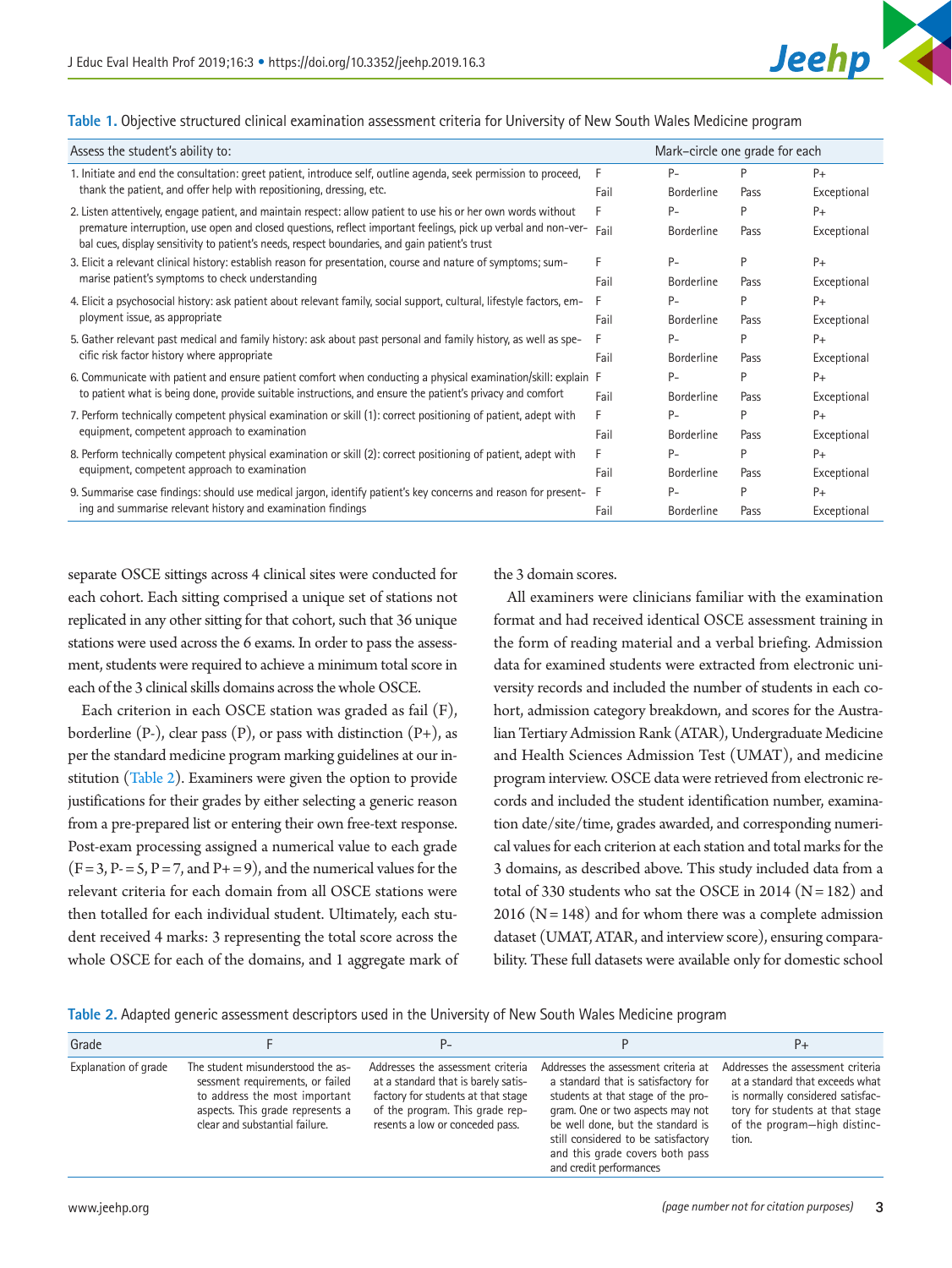| Table 3. Comparison of cohorts by admission and OSCE scores (t-test)                      |      |                                  |                              |       |              |                    |            |                  |                            |           |
|-------------------------------------------------------------------------------------------|------|----------------------------------|------------------------------|-------|--------------|--------------------|------------|------------------|----------------------------|-----------|
| Variable                                                                                  | Year | participants<br>$\sigma$ f<br>δ, | Mean ± standard<br>deviation | 55    | Significance | Mean<br>difference | $t$ -value | SE<br>difference | 95% Confidence<br>interval | Cohen's d |
| Age (yr)                                                                                  | 2014 | 182                              | $19.87 \pm 0.74$             | 0.055 | 0.204        | 0.14               | $-1.363$   | 0.103            | $-0.342$ to $0.062$        | 0.19      |
|                                                                                           | 2016 | 148                              | $20.01 \pm 1.12$             | 0.092 |              |                    |            |                  |                            |           |
| Undergraduate Medicine and Health Sciences                                                | 2014 | 182                              | $64.39 \pm 7.19$             | 0.533 | 0.014        | $-1.78$            | 2.481      | 0.715            | 0.368 to 3.183             | $-0.25$   |
| <b>Admission Test</b>                                                                     | 2016 | 148                              | $62.61 \pm 5.80$             | 0.477 |              |                    |            |                  |                            |           |
| Australian Tertiary Admission Rank                                                        | 2014 | 182                              | $99.15 \pm 1.51$             | 0.112 | 0.059        | $-0.37$            | 1.895      | 0.197            | $-0.014$ to 0.759          | $-0.25$   |
|                                                                                           | 2016 | 148                              | $98.78 \pm 1.96$             | 0.161 |              |                    |            |                  |                            |           |
| Interview                                                                                 | 2014 | 182                              | $87.01 \pm 9.72$             | 0.720 | 0.713        | 0.41               | $-0.368$   | 1.107            | $-2.585$ to $1.770$        | 0.04      |
|                                                                                           | 2016 | 148                              | $87.42 \pm 10.34$            | 0.850 |              |                    |            |                  |                            |           |
| Generic Comm                                                                              | 2014 | 182                              | $73.85 \pm 4.61$             | 0.342 | 0.001        | 1.69               | $-3.394$   | 0.498            | $-2.669$ to $-0.710$       | 0.37      |
|                                                                                           | 2016 | 148                              | 75.54±4.35                   | 0.358 |              |                    |            |                  |                            |           |
| Clinical Comm                                                                             | 2014 | 182                              | $72.53 \pm 4.68$             | 0.347 | 0.0001       | 2.08               | $-4.317$   | 0.483            | $-3.033$ to $-1.134$       | 0.45      |
|                                                                                           | 2016 | 148                              | $74.62 \pm 3.93$             | 0.323 |              |                    |            |                  |                            |           |
| Physical examination/procedural skills                                                    | 2014 | 182                              | $70.64 \pm 5.52$             | 0.409 | 0.001        | 1.98               | $-3.378$   | 0.587            | $-3.138$ to $-0.828$       | 0.36      |
|                                                                                           | 2016 | 148                              | $72.62 \pm 5.03$             | 0.413 |              |                    |            |                  |                            |           |
| OSCE total                                                                                | 2014 | 182                              | $72.70 \pm 4.26$             | 0.316 | 0.0001       | 1.89               | $-4.169$   | 0.452            | $-2.776$ to $-0.996$       | 0.44      |
|                                                                                           | 2016 | $\infty$<br>$\frac{4}{3}$        | $74.58 \pm 3.86$             | 0.317 |              |                    |            |                  |                            |           |
| OSCE, objective structured clinical examination; SE, standard error; Comm, communication. |      |                                  |                              |       |              |                    |            |                  |                            |           |

leavers who were admitted via the mainstream admission path. All other students had been admitted via different admission paths (e.g., international, indigenous, or graduate-entry) using different selection tools and were therefore excluded from the present analysis. This exclusion removed some potentially significant confounders from the data and allowed the data to be analysed without missing values.

Jeehp

## **Technical information**

A retrospective, quasi-experimental approach was used to study the OSCE performance of students who had participated in RP-only CST compared with students who had participated in SP-only CST.

#### **Statistics**

The statistical analysis was performed using IBM SPSS ver. 24.0 (IBM Corp., Armonk, NY, USA). The t-test and analysis of variance were used to compare the raw and the estimated marginal means (EMM) of students' total scores for generic communication (criteria 1, 3, and 9 in [Table 1\)](#page-2-0), clinical communication (criteria 4, 5, and 6 in [Table 1\)](#page-2-0) and physical examination/ procedural skills (criteria 7 and 8 in [Table 1\)](#page-2-0), adjusted for age and grouped by cohort (2014 or 2016). The t-test (2-tailed) with assumption of equal variance was applied to the data on baseline characteristics and EMM scores to evaluate the presence of significant differences between the 2 cohorts. Post hoc multiple comparison analysis using the Fisher least significant difference was used to assess differences in EMM scores. P-values < 0.05 were considered to indicate statistical significance.

## **Results**

<span id="page-3-0"></span>The results showed that the 2016 cohort was not statistically significantly different from the 2014 cohort in terms of the results of selection tools, with the exception of UMAT scores, which were lower for the 2016 cohort than for the 2014 cohort (62.61 versus 64.39). However, OSCE scores grouped by domain and overall score were significantly higher for the 2016 co-hort compared to the 2014 cohort [\(Table 3](#page-3-0)). The effect sizes of the differences were moderate (0.37–0.44). Further, univariate analysis of variance was performed to identify EMMs by cohort, while controlling for the impact of scores on the admission tools. The results show that the impact (Cohen's d) was slightly decreased but remained within the low-moderate effect size range  $(0.26-0.34)$ , with statistical significance  $(P < 0.01)$  [\(Table 4](#page-4-0)). The raw data are available in [Supplement 1](#page-5-9).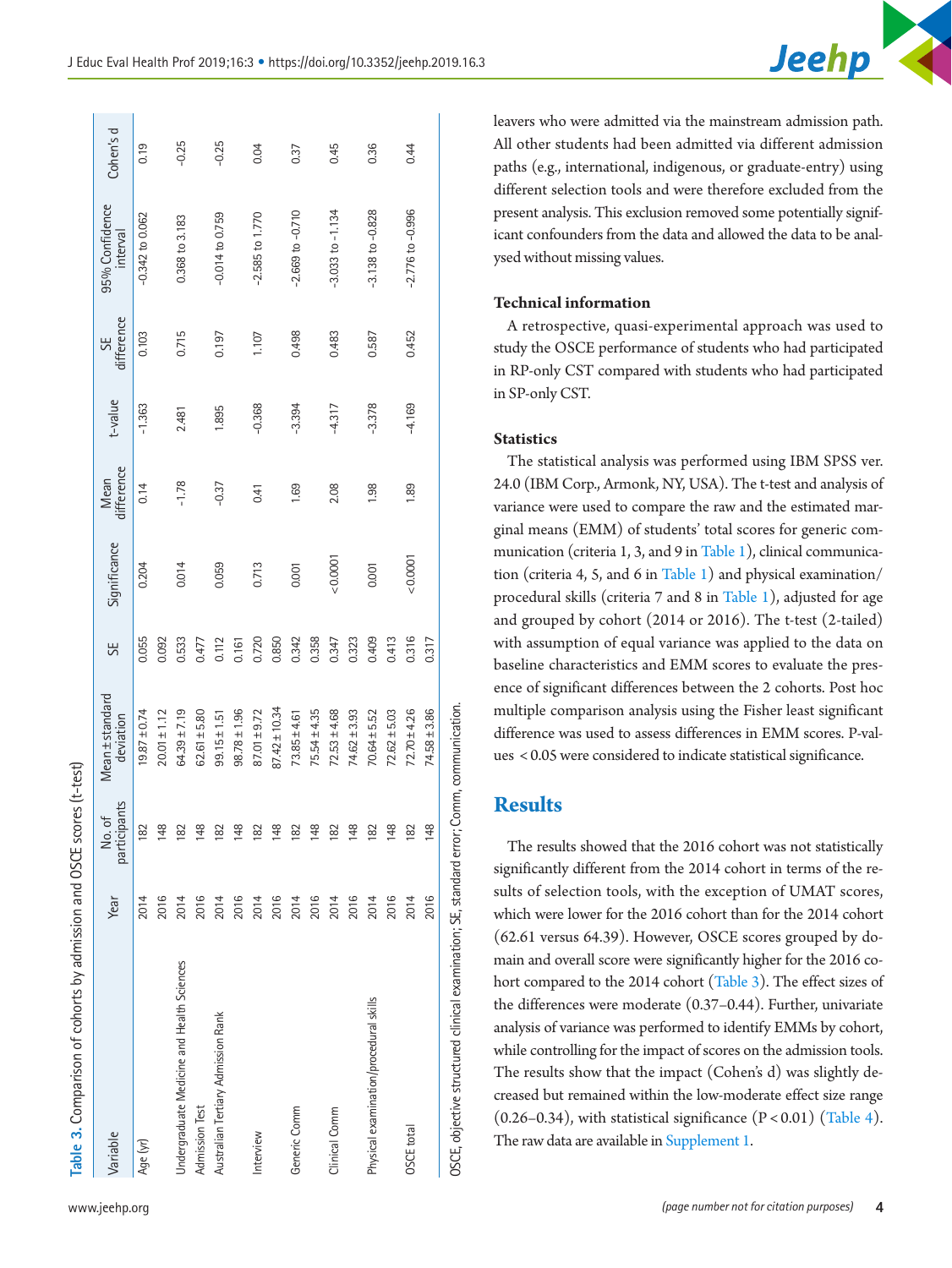

| Variable                               | Year | Mean $\pm$ standard error | 95% Confidence interval | Cohen's d |  |
|----------------------------------------|------|---------------------------|-------------------------|-----------|--|
| Generic Comm                           | 2014 | $73.93 \pm 0.328$         | 73.28-74.57             | 0.26      |  |
|                                        | 2016 | 75.45 ± 0.365             | 74.73-76.17             |           |  |
| Clinical Comm                          | 2014 | 72.57 ± 0.326             | 71.92-73.21             | 0.34      |  |
|                                        | 2016 | $74.58 \pm 0.362$         | 73.87-75.29             |           |  |
| Physical examination/procedural skills | 2014 | $70.67 \pm 0.395$         | 69.89-71.44             | 0.28      |  |
|                                        | 2016 | $72.64 \pm 0.448$         | 71.76-73.52             |           |  |
| OSCE total                             | 2014 | $72.75 \pm 0.302$         | 72.15-73.34             | 0.32      |  |
|                                        | 2016 | $74.52 \pm 0.336$         | 73.86-75.18             |           |  |

<span id="page-4-0"></span>**Table 4.** OSCE scores (total and by domain) by cohort (estimated marginal means)

The covariates appearing in the model were evaluated with the following values: age (yr)=19.93, Undergraduate Medicine and Health Sciences Admission Test=63.61, Australian Tertiary Admission Rank=98.98, and interview=87.23.

OSCE, objective structured clinical examination; Comm, communication.

## **Discussion**

Our volunteer SP program for CST had a significant positive impact on students' generic and clinical communication performance on OSCEs compared to the previous and commonly employed RP approach. Interestingly, this difference between RP and SP cohorts was maintained in the physical examination/ procedural skills domain. A simple, transparent statistical analysis indicated that despite the 2016 cohort scoring lower on the UMAT  $(P = 0.014)$  and ATAR (not significant), they performed better on the OSCE, a finding that further strengthens our assertion regarding the impact of SP. Our findings can be attributed with reasonable confidence to our SP program intervention alone, thus advancing our understanding of optimal methods for CST in preclinical medical students, an important area of medical education research [\[1\]](#page-5-0). These results appear to refute other work that has thus far suggested either equivalence of RP and SP  $\lceil 13 \rceil$  or superiority of the former strategy  $\lceil 4 \rceil$ . Importantly, the transition from RP to volunteer SP CST has been a cost-neutral process at our institution, in contrast to previous comparative analyses of professional SP and RP CST that have demonstrated inferior cost-effectiveness of the SP method [\[7](#page-5-5)]. While the authors acknowledge the established benefits of increased empathy and understanding of the patient's perspective through  $RP[4]$  $RP[4]$ , we argue that there are many clear advantages to using volunteer SPs that are not captured by structured observer rating forms. For example, the mean age of our SP pool (57.7 years old) is such that many are very experienced real patients who can draw on countless interactions with healthcare professionals to inform both their SP persona and their impressions of the student's performance. This in turn imbues their feedback with an authentic patient perspective, while RP can only provide an 'appreciation' of that perspective (i.e., empathy) as a construct entirely dependent on the student's own percep-

tions and biases. Additionally, students have reported that SP feedback is more instructive and provides specific indicators that they can act on to improve their communication skills, while the interaction itself tends to be more engaging due to heightened emotional intensity.

Learners also appreciate the opportunity to practice their skills with SPs before encountering real patients for the first time [\[14](#page-6-3)]. Finally, we have noticed that SP feedback is more oriented towards non-technical skills than peer feedback, a focus that we consider to be the most effective use of contact teaching time for CST. In contrast, students are generally familiar with the role of the doctor and medical terminology, and therefore are not as challenged in the RP setting when engaging with peers to use patient-appropriate language and behaviour.

The unexpected result of improved OSCE scores in the domain of physical examination/procedural skills for the SP cohort may be explained in terms of the benefits that effective communication skills can bring to overall clinical performance. In particular, enhanced consultation effectiveness and efficiency, higher satisfaction, and an improved therapeutic relationship may be experienced by both patient and doctor in this setting [\[1\]](#page-5-0). Whilst performing physical examinations and conducting procedures on patients may at first glance appear to be related purely to technical proficiency, these tasks do require patient compliance and cooperation. Hence, good generic communication skills (including non-verbal communication skills) can be expected to facilitate improved performance beyond this domain, through establishing a strong rapport that enables physical examinations to be conducted sensitively and fluently.

A limitation of this study may lie in the equivalency of the 2 cohort groups according to demographic information. However, it should be noted that there were no significant differences according to characteristics such as age  $(P = 0.204)$  and ATAR scores ( $P = 0.59$ ) between the 2 cohorts. Whilst the UMAT score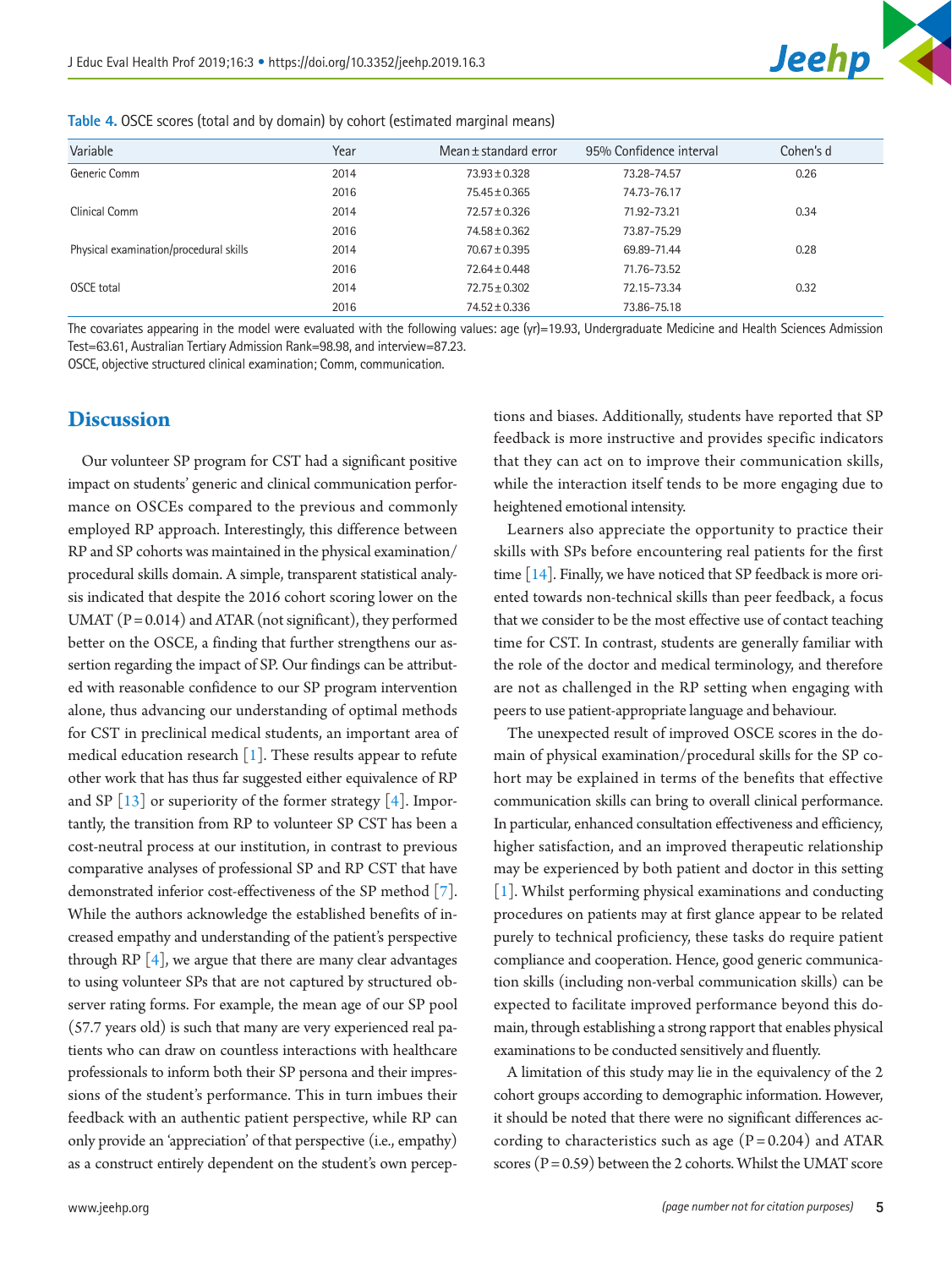

 $(P=0.014)$  showed a significant difference between the 2 groups, as mentioned above, the 2016 cohort, which scored lower on the UMAT ( $P = 0.014$ ), performed better on the OSCE.

In conclusion, we have presented evidence to suggest that CST using volunteer SPs produces superior results in generic communication, clinical communication, and physical examination/procedural skills when compared to RP CST. Our volunteer SP program created no additional financial burden compared to the previous RP approach, an important consideration for any institution for whom paid professional actors would outstrip the resources available for CST. These findings add a counterpoint to some studies in the current literature and suggest that a volunteer SP program can contribute significantly to CST programs among junior medical students.

## **ORCID**

Silas Taylor: <https://orcid.org/0000-0003-1992-8485>; Matthew Haywood:<https://orcid.org/0000-0003-3600-7987>; Boaz Shulruf:<https://orcid.org/0000-0003-3644-727X>

## **Authors' contributions**

Conceptualization: BS, ST. Data curation: BS, ST. Formal analysis: BS. Funding acquisition: none. Methodology: BS, ST. Project administration: ST. Visualization: MH, ST. Writing–original draft: ST, BS. Writing–review & editing: ST, MH, BS.

## **Conflict of interest**

No potential conflict of interest relevant to this article was reported.

## **Funding**

None.

# **Acknowledgments**

The authors wish to acknowledge the invaluable contributions of Dr Renee Lim for the design of the Simulated Patient Program and associated learning activities, and Ms Kiran Thwaites for the administration of all learning activities referred to in the text.

# <span id="page-5-9"></span>**Supplementary materials**

Supplement 1. Data files are available from [https://doi.](https://doi.org/10.7910/DVN/DO34NS
) [org/10.7910/DVN/DO34NS](https://doi.org/10.7910/DVN/DO34NS
)

Supplement 2. Audio recording of the abstract.

## **References**

- <span id="page-5-0"></span>1. [Gilligan C, James EL, Snow P, Outram S, Ward BM, Powell M,](https://doi.org/10.1002/14651858.CD012418)  [Lonsdale C, Cushing AM, Silverman J, Regan T, Harvey P,](https://doi.org/10.1002/14651858.CD012418)  [Lynagh MC. Interventions for improving medical students' in](https://doi.org/10.1002/14651858.CD012418)[terpersonal communication in medical consultations. Co](https://doi.org/10.1002/14651858.CD012418)[chrane Database Syst Rev 2016;\(11\):CD012418. https://doi.](https://doi.org/10.1002/14651858.CD012418) [org/10.1002/14651858.CD012418](https://doi.org/10.1002/14651858.CD012418)
- <span id="page-5-1"></span>2. [Hargie O, Boohan M, McCoy M, Murphy P. Current trends in Com](https://doi.org/10.3109/01421590903394603)[munication Skills Training in UK schools of medicine. Med Teach](https://doi.org/10.3109/01421590903394603)  [2010;32:385-391. https://doi.org/10.3109/01421590903394603](https://doi.org/10.3109/01421590903394603)
- <span id="page-5-2"></span>3. [Koponen J, Pyorala E, Isotalus P. Comparing three experiential](https://doi.org/10.3109/0142159X.2012.642828)  [learning methods and their effect on medical students' attitudes to](https://doi.org/10.3109/0142159X.2012.642828)  [learning communication skills. Med Teach 2012;34:e198-e207.](https://doi.org/10.3109/0142159X.2012.642828)  <https://doi.org/10.3109/0142159X.2012.642828>
- <span id="page-5-3"></span>4. [Bosse HM, Schultz JH, Nickel M, Lutz T, Moltner A, Junger J,](https://doi.org/10.1016/j.pec.2011.10.007)  [Huwendiek S, Nikendei C. The effect of using standardized pa](https://doi.org/10.1016/j.pec.2011.10.007)[tients or peer role play on ratings of undergraduate communica](https://doi.org/10.1016/j.pec.2011.10.007)[tion training: a randomized controlled trial. Patient Educ Couns](https://doi.org/10.1016/j.pec.2011.10.007)  [2012;87:300-306. https://doi.org/10.1016/j.pec.2011.10.007](https://doi.org/10.1016/j.pec.2011.10.007)
- 5. [Bosse HM, Nickel M, Huwendiek S, Junger J, Schultz JH, Ni](https://doi.org/10.1186/1472-6920-10-27)[kendei C. Peer role-play and standardised patients in communi](https://doi.org/10.1186/1472-6920-10-27)[cation training: a comparative study on the student perspective](https://doi.org/10.1186/1472-6920-10-27)  [on acceptability, realism, and perceived effect. BMC Med Educ](https://doi.org/10.1186/1472-6920-10-27)  [2010;10:27. https://doi.org/10.1186/1472-6920-10-27](https://doi.org/10.1186/1472-6920-10-27)
- <span id="page-5-4"></span>6. [Lane C, Hood K, Rollnick S. Teaching motivational interview](https://doi.org/10.1111/j.1365-2923.2007.02990.x)[ing: using role play is as effective as using simulated patients.](https://doi.org/10.1111/j.1365-2923.2007.02990.x)  [Med Educ 2008;42:637-644. https://doi.org/10.1111/j.1365-](https://doi.org/10.1111/j.1365-2923.2007.02990.x) [2923.2007.02990.x](https://doi.org/10.1111/j.1365-2923.2007.02990.x)
- <span id="page-5-5"></span>7. [Bosse HM, Nickel M, Huwendiek S, Schultz JH, Nikendei C.](https://doi.org/10.1186/s12909-015-0468-1)  [Cost-effectiveness of peer role play and standardized patients](https://doi.org/10.1186/s12909-015-0468-1)  [in undergraduate communication training. BMC Med Educ](https://doi.org/10.1186/s12909-015-0468-1)  [2015;15:183. https://doi.org/10.1186/s12909-015-0468-1](https://doi.org/10.1186/s12909-015-0468-1)
- <span id="page-5-6"></span>8. [Taylor S, Shulruf B. Australian medical students have fewer op](https://doi.org/10.3352/jeehp.2016.13.42)[portunities to do physical examination of peers of the opposite](https://doi.org/10.3352/jeehp.2016.13.42)  [gender. J Educ Eval Health Prof 2016;13:42. https://10.3352/](https://doi.org/10.3352/jeehp.2016.13.42) [jeehp.2016.13.42](https://doi.org/10.3352/jeehp.2016.13.42)
- <span id="page-5-7"></span>9.[Cleland JA, Abe K, Rethans JJ. The use of simulated patients in medi](https://doi.org/10.1080/01421590903002821)[cal education: AMEE Guide No 42. Med Teach 2009;31:477-486.](https://doi.org/10.1080/01421590903002821)  <https://doi.org/10.1080/01421590903002821>
- <span id="page-5-8"></span>10. [Weller JM, Nestel D, Marshall SD, Brooks PM, Conn JJ. Sim-](https://doi.org/10.5694/mja10.11474)